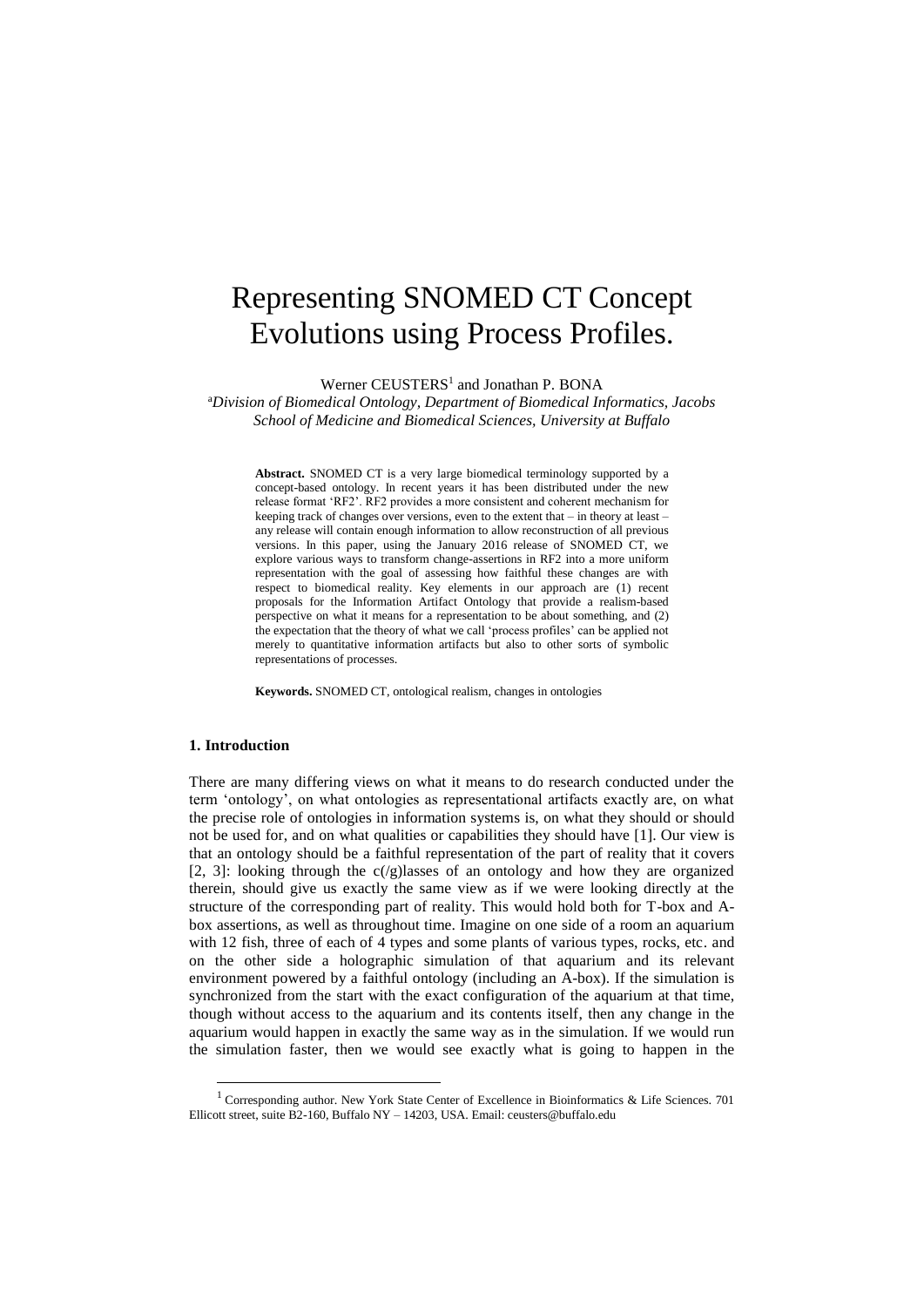aquarium at a future time. To keep the simulation faithful, the maintenance contract for the aquarium and its contents, should go hand in hand with a maintenance contract for the ontology. If, for instance, fish of another type were to be added, then the ontology would need to be updated accordingly. These updates should be such that, by inspecting the ontology directly, we could find out exactly what happened in reality. This means also that the formalism, language, data structures, i.e. the entire representational machinery in and through which the ontology is expressed, must allow us to detect which changes in the ontology correspond to changes in reality, and which are purely ontology- or simulation internal. If the ontologist who maintained the ontology for this simulation is replaced by one who is color-blind and therefore changed the ontology so as to write out in words the names of typical fish colors on the avatars in the simulation, then we should not be forced to believe that the goldfish in our aquarium suddenly have the word 'orange' written all over their bodies.

It is this line of thinking that formed the basis of *Evolutionary Terminology Auditing*, a framework designed to measure quality improvements in ontologies over time using reality as benchmark by taking into account changes in reality itself, changes in our scientific understanding thereof, and pure editorial changes such as corrections of mistakes or changes in representation that are not inspired by changes in reality [4]. In [5, 6] this framework was applied to 18 versions of the *Systematic Nomenclature of Medicine / Clinical Terms* (SNOMED CT) [7] with the conclusion that changes to concepts over those versions do not necessarily correspond to improvements in quality, and that many changes are due to idiosyncrasies in the underlying ontology rather than to changes in the domain or in our scientific understanding. In [8], the method was found to have predictive power over future quality improvements in the Gene Ontology. It was also applied to the Basic Formal Ontology (BFO) [3] which led to a number of improvements to the framework itself [9].

In these past efforts we looked at consecutive versions of an ontology from the perspective of reality, the goal being to assess quality improvements of the ontology in terms of corresponding changes in reality. Here we look instead at mechanisms that an ontology can offer to let us see changes in reality in a reliable way by examining the changes in the ontology. We use as foundations the Basic Formal Ontology (BFO) [3] and recent proposals for the Information Artifact Ontology (IAO) [10] that provide a realism-based perspective for what it means for a representation to be *about* something. SNOMED CT is an ideal candidate for such analytical exploration as its distribution in the last few years includes a new release format known as '*RF2*' which is characterized by a more elaborate, and – as we will demonstrate unfortunately not yet totally – coherent and consistent representation of changes in its content to the extent that each newly released version includes all previous versions rolled up inside itself. Our exploration forms the basis for a long-term research objective to determine whether the totality of assertions about changes in SNOMED CT rather than about external reality constitutes in and of itself a valuable resource to identify patterns that allow detecting mistakes in assertions about external reality that have thus far not been discovered.

#### <span id="page-1-0"></span>**2. SNOMED CT as a concept-based ontology**

SNOMED CT – the name used to be an acronym for *Systematic Nomenclature of Medicine / Clinical Terms* but is now considered a mere brand name of a new product that grew out of this nomenclature – is developed by the International Health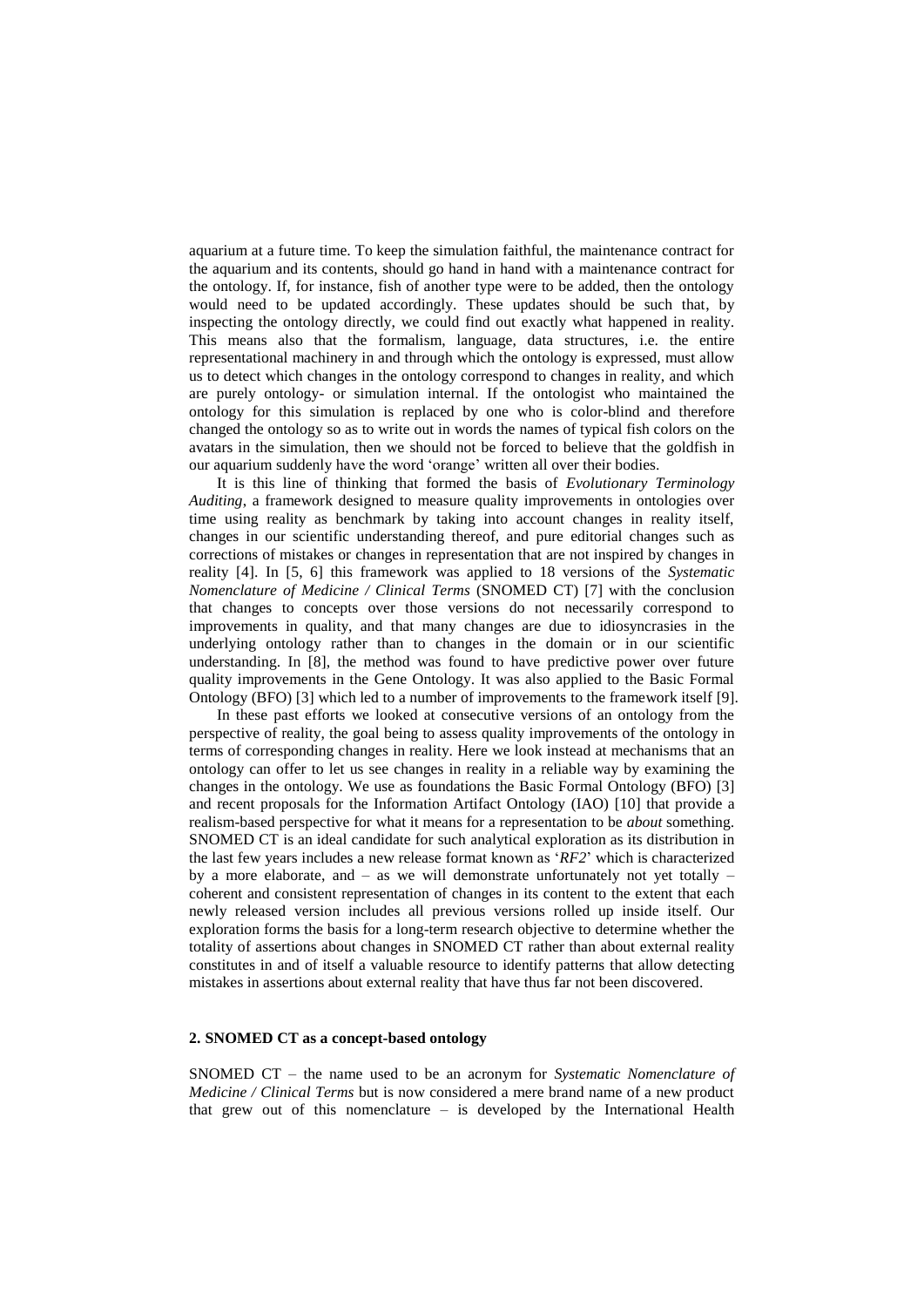Terminology Standards Development Organization (IHTSDO) and is claimed, probably rightly, to be the largest healthcare terminology currently available [7]. The *International Edition* released on January 31, 2016 is supported by an ontology consisting of 319,446 *active concepts* which are connected by in total 962,497 *active relationships* and described by 1,097,028 *active descriptions* which link 999,639 *terms* to these concepts. The relationships reported here are those generated by IHTSDO's EL++ description logic classifier on the basis of 655,312 *active* so-called *stated relationships* which have been directly edited by authors or editors prior to running the classifier on the logic definitions [11, p108].

In addition to *active components* – 'component' being the umbrella term used by IHTSDO for *concept* or *relationship* or *description* – SNOMED CT contains also *inactive components* which were active in one or more prior versions but at some point have been inactivated for one or other reason. Indeed, SNOMED CT is regularly updated [12], not only to correct mistakes, but also to reflect changes in biomedical science. Concepts are classified under several hierarchies. Most top classes correspond to the types of entities instances of which are encountered by clinicians during their work (body parts, organisms, diseases, substances, procedures, etc.) while other top classes correspond to types instantiated by descriptive elements of the SNOMED CT knowledge representation itself, for example classes denoted by terms such as '*inactive concept*', '*navigational concept'*, and '*core metadata concept'* [13]. Although the number of classes of this sort was originally – and is still – rather small, it is increasing as a result of the move from *Release Format 1* (RF1) to *Release Format 2* (RF2). The latter was introduced in 2012 to implement a more robust and consistent representation of versions including an added hierarchy to represent metadata about the structure of SNOMED CT itself [11 p127, 14].

At the heart of SNOMED CT is the notion of '*concept'* which in the SNOMED CT documentation is defined as '*a clinical idea to which a unique concept identifier has been assigned*'[11, p38]. What is represented by a specific concept cannot be determined on the basis of the identifier, but '*the meaning of a concept can be determined from relationships to other concepts and from associated descriptions that include human readable terms*' [11, p87]. Descriptions provide for each concept a *Fully Specified Name* (FSN): '*Each concept has at least one Fully Specified Name (FSN) intended to provide an unambiguous way to name a concept. The purpose of the FSN is to uniquely describe a concept and clarify its meaning*' [11, p40]. Furthermore: '*Each FSN term ends with a "semantic tag" in parentheses. The semantic tag indicates the semantic category to which the concept belongs (e.g. clinical finding, disorder, procedure, organism, person, etc.). The "semantic tag" helps to disambiguate different concepts which may be referred to by the same commonly used word or phrase*' [11, p41]. For example, it is the semantic tag '*morphologic abnormality*' in the FSN '*Hematoma (morphologic abnormality)*' that disambiguates the concept to which this FSN is assigned from a second concept with FSN '*Hematoma (disorder)*'. The former is intended to be used for what '*a pathologist sees at the tissue level*', while the latter '*represents the clinical diagnosis that a clinician makes when they decide that a person has a* "*hematoma*"' [11, p41].

SNOMED CT's authors have noted – and have to a certain extent started to act upon, though not completely satisfactorily – the confusions around what '*concept'* might denote [15]. Despite their definition of '*concept*' as a clinical idea, the term is also stated to be a homonym for '*concept identifier*' as well as for '*the real-world referent(s) of the concept identifier, that is, the class of entities in reality that the*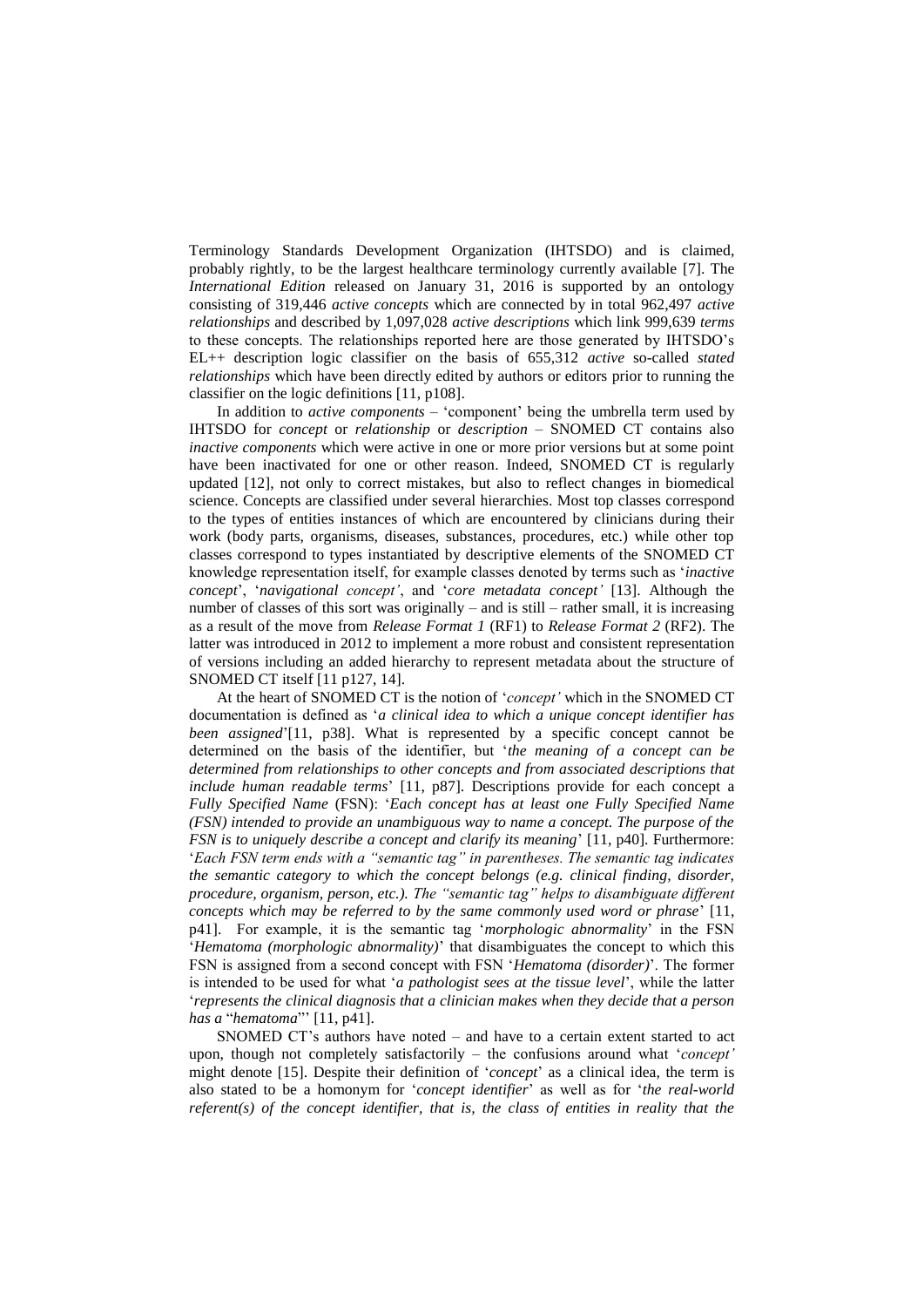*concept identifier represents*' [11, p127]. One consequence is that there are doubts about the sort of ontological commitments that are made by SNOMED CT authors and editors [16]. Another consequence is that SNOMED CT contains many ambiguities and competing interpretations of, for instance, pathological conditions and disorders [17].

Another consequence of this ambiguity, the one we address specifically in this paper, is that it also requires every occurrence of the word 'concept' in the SNOMED literature – and indeed, in the literature about concept-based ontologies in general – to be disambiguated in terms of whether it is used to denote something which is *outside* or *inside* the ontology. Tumors, procedures and other entities clinicians come in contact with while at work are *outside* SNOMED CT. Examples of something *inside* the SNOMED CT representation are the SNOMED CT concept identifier '*313029009*' and the corresponding FSN '*Brachytherapy – action (qualifier value)*', both of which are supposed to denote the method involved in what it takes for a procedure to be of a sort denoted both by '*384692006*' and by the term '*Brachytherapy procedure*'.

This ambiguity arises not only in the documentation but also in SNOMED CT itself! We can safely assume that the relationship (T1), between a procedure and a qualifier value, extracted from the SNOMED CT relationships file and rendered in human readable form by using FSNs is, as SNOMED CT puts it, about '*a class of entities in reality*', thus about something *outside* SNOMED CT. More concretely: the term '*Intracavitary brachytherapy (procedure)*' is *inside* SNOMED CT, but that what this term denotes and of which a specific brachytherapy procedure carried out on a specific patient is an instance (see section 3), is on the *outside*.

| 'Intracavitary brachytherapy (procedure)'      | T1)  |
|------------------------------------------------|------|
| $-$ 'Method (attribute)'                       |      |
| $-$ 'Brachytherapy – action (qualifier value)' |      |
| 'Actions by modality (qualifier value)'        | (T2) |
| $-$ 'Is a (attribute)'                         |      |
| $-$ 'Action (qualifier value)'                 |      |
| 'Brachytherapy – action (qualifier value)'     | (T3) |
| $-$ 'Is a (attribute)'                         |      |
| $-$ 'Actions by modality (qualifier value)'    |      |

We can however no less safely assume that the triples (T2) and (T3) are to be interpreted as statements about how SNOMED CT classifies certain actions, perhaps in order to allow for easier browsing when SNOMED CT is used in some application as an interface terminology. These are thus statements about something *inside* SNOMED CT, rather than that 'actions by modality', on the outside, are a special kind of actions in and by itself of which brachytherapy actions are an example. These distinctions are important if we want to quantify reliably how much of external reality is represented in SNOMED CT and how SNOMED CT is qualitatively improving as a representation using reality as benchmark. For example, although (T2) and (T3) together use three concepts – (1) 'actions by modality', (2) 'action', and (3) 'brachytherapy' – only two of them, (2) and (3), correspond to an entity in reality.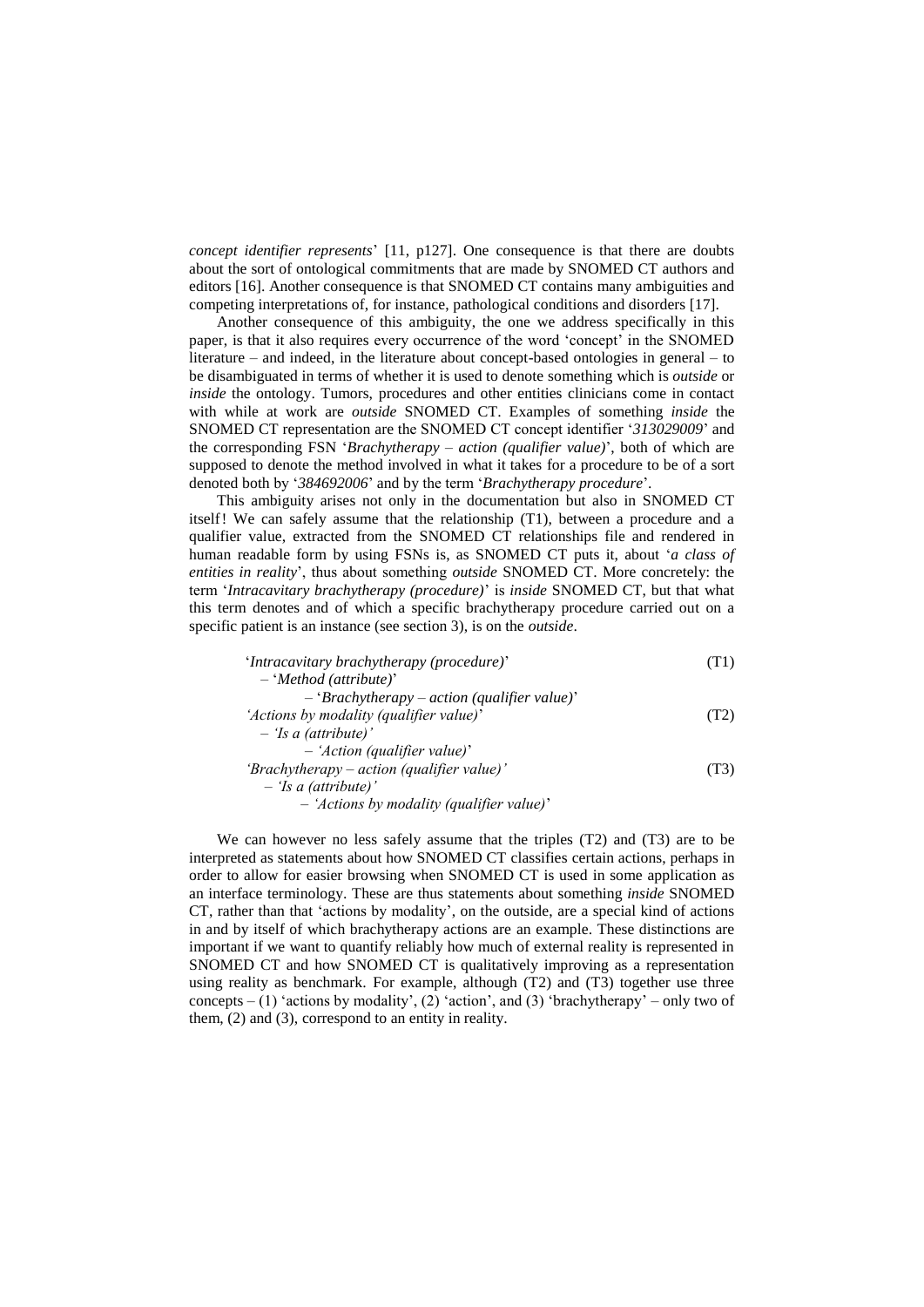## **3. SNOMED CT as an Information Content Entity**

One way to address these issues is to perceive a version of SNOMED CT as an instance of an Information Content Entity (ICE), i.e. the sort of entity which is represented as the root of the IAO which is under development as a BFO-compatible ontology for information artifacts [10]. **[Table 1](#page-4-0)** summarizes the definitions (D*n*) and elucidations (E*n*) as they crystalized out of several proposals in the past few years [10, 18-21]. They are themselves based in part on the terms ENTITY, GENERICALLY DEPENDENT CONTINUANT, MATERIAL ENTITY, QUALITY, FUNCTION and ROLE as well as the notions of specific and generic dependence as defined in BFO [3]. These definitions allow us to perceive a version of SNOMED CT as an ICE of which concretizations exist as INFORMATION ARTIFACTS in the form of, for example, a paper print out, or the portion of a hard drive which contains the RF2 distribution files each one of which can be rendered as a table on a computer screen by using appropriate software.

In this light, the PORTION OF REALITY (PoR) described by SNOMED CT, includes, from the ontological realist perspective as we perceive it [2]:

- 1. universals, such as, for instance, the universal denoted by the SNOMED CT concept identifier '126838000' which is further annotated by means of the *description* (with ID '126016') stating that the *term* 'neoplasm of colon' is an allowed term since the January 2002 version;
- 2. relations, for instance the formal subsumption relation which in SNOMED CT is represented by the concept identifier '116680003' and by the corresponding *term* 'Is a (attribute)';

<span id="page-4-0"></span>

| INFORMATION CONTENT ENTITY (ICE) = def. an ENTITY which is (1) GENERICALLY<br>DEPENDENT on (2) some MATERIAL ENTITY and which (3) stands in a relation of<br>aboutness to some PORTION OF REALITY.                                                                                                      | [18] | (D1) |
|---------------------------------------------------------------------------------------------------------------------------------------------------------------------------------------------------------------------------------------------------------------------------------------------------------|------|------|
| INFORMATION QUALITY ENTITY (IQE) = def. a QUALITY that is the concretization of<br>some INFORMATION CONTENT ENTITY.                                                                                                                                                                                     | [19] | (D2) |
| ARTIFACT = def. a MATERIAL ENTITY created or modified or selected by some agent to<br>realize a certain FUNCTION or ROLE.                                                                                                                                                                               | [10] | (D3) |
| INFORMATION ARTIFACT $=$ def. an ARTIFACT whose FUNCTION is to bear an<br>INFORMATION QUALITY ENTITY.                                                                                                                                                                                                   | [10] | (D4) |
| REPRESENTATION = def. a QUALITY which is about or is intended to be about a<br>PORTION OF REALITY.                                                                                                                                                                                                      | [20] | (D5) |
| MENTAL QUALITY = def. a QUALITY which <i>specifically_depends_on</i> an ANATOMICAL<br>STRUCTURE in the cognitive system of an ORGANISM.                                                                                                                                                                 | [20] | (D6) |
| COGNITIVE REPRESENTATION = def. a REPRESENTATION which is a MENTAL QUALITY.                                                                                                                                                                                                                             | [20] | (D7) |
| REPRESENTATIONAL UNIT $(RU) = def.$ a smallest constituent sub-representation,<br>including icons, names, simple word forms, or the sorts of alphanumeric identifiers we<br>might find in patient records.                                                                                              | [21] | (D8) |
| x is about y means: x refers to or is cognitively directed towards y. <b>Domain:</b><br>COGNITIVE REPRESENTATIONS; Range: PORTIONS OF REALITY. Axiom: if x is about y<br>then y exists (veridicality).                                                                                                  | [10] | (E1) |
| x concretizes $y$ at t means:<br>x is a QUALITY $\&$ y is a GENERICALLY DEPENDENT CONTINUANT<br>& for some MATERIAL ENTITY z, x specifically depends on z at t;<br>& y generically_depends_on z at t;<br>& if y migrates from bearer z to another bearer w then a copy of x will be<br>created in $w$ . | [10] | (E2) |
| x is <i>a</i> representation of $y = \text{def. } x$ is a REPRESENTATION & x is <b>about</b> y (where y is a<br>portion of reality).                                                                                                                                                                    | [10] | (D9) |

**Table 1.** Core definitions and elucidations for representation and aboutness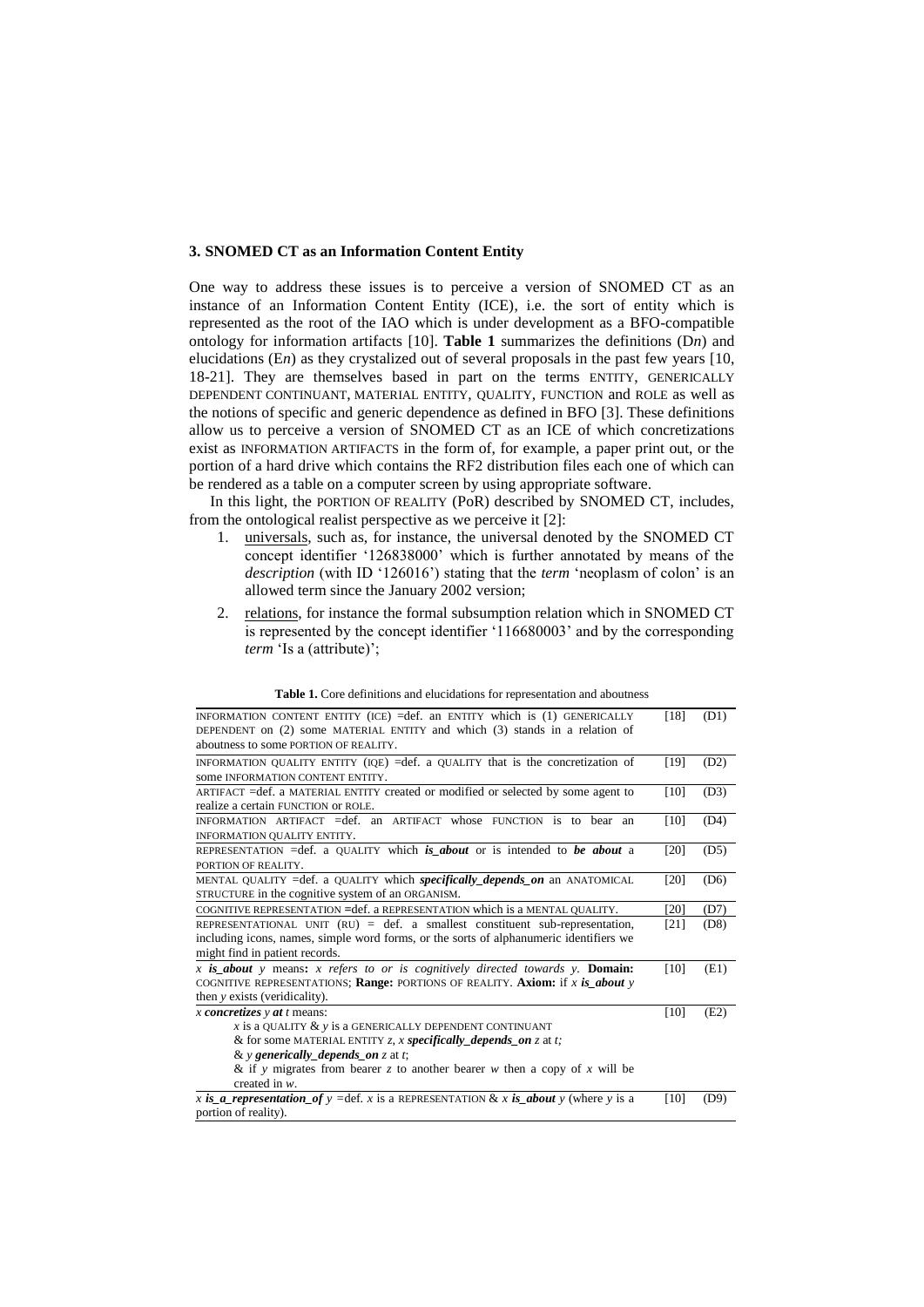- 3. instances, for example the one denoted by the concept ID '223502009' and corresponding *FSN* 'Europe (geographic location)'; and,
- 4. configurations, for instance the one directly referred to in the ICE concretized by the triple (T1), and the one indirectly represented by combining the triples (T3) and (T2) used as examples in section [2.](#page-1-0)

Note that the representation formalism used by SNOMED CT is not able to let us distinguish universals from instances [13]. Configurations are formally represented through records in, for instance, the relationships file. This includes configurations formed by ICEs themselves such as those denoted by records in Historical Association Reference Sets (section 4.2). Relations are implicitly represented as such by being subsumed by the concept with FSN '*Attribute (attribute)*' and explicitly through their specific position in records of, for example, the relationships file in RF2.

To avoid the confusions arising from the word 'concept' as used in the SNOMED CT documentation, we will use in this paper the term '*SNOMED CT concept*' – or '*concept*' for short – *exclusively in the ICE sense*, i.e. to denote a representational element *inside* the SNOMED CT representation. If this representational element succeeds in being about something (see D9), we will denote that something by terms such as 'the corresponding PoR' or 'the corresponding universal'. This holds also for the other SNOMED CT components such as descriptions and relations. These terms will exclusively be used to denote representational elements *inside* SNOMED CT.

# **4. Changes in SNOMED CT**

#### *4.1. Additions and deactivations*

The content of SNOMED CT evolves with each release. The types of changes made include the addition and inactivation of concepts, descriptions, and relationships as well as updates in definitions, and to a certain extent also the provision of motivations for these changes. Once released, SNOMED CT components are persistent and their identifiers are not reused [11, p45]. When a component becomes inactive this is indicated by the value of the active field, a field which is present in all components. Components continue to be distributed even when they are no longer active. This allows a current release to be used to interpret data entered using an earlier release. Whereas in RF1 the history mechanism was only used to annotate changes in concepts and descriptions, RF2 annotates changes in a consistent fashion for all components, though only for changes that occurred since the January 2002 release. Within RF2, all changes in components are represented in the corresponding files by adding a new row, with the same component ID, a new effective time and any necessary change in the component values. As an example, **[Table 2](#page-6-0)** shows that the concept '301381004' with FSN '*Discomforting present pain (finding)*' was set to active in release 20020131 and to inactive in 20080131. **[Table 3](#page-7-0)** shows that during the life time of that concept, it underwent considerable changes in its reported relationships to other concepts after full DL classification. It must however be noted that the SNOMED CT documentation remains silent on whether these reported changes are syntactical changes, effectual changes or a combination thereof. From **[Table 3](#page-7-0)** alone it can indeed not be assessed whether the relationship '*Isa – Pain (finding)*' is truly inactivated, or whether it is still active in the historical transitive closures, something that can be computed on the basis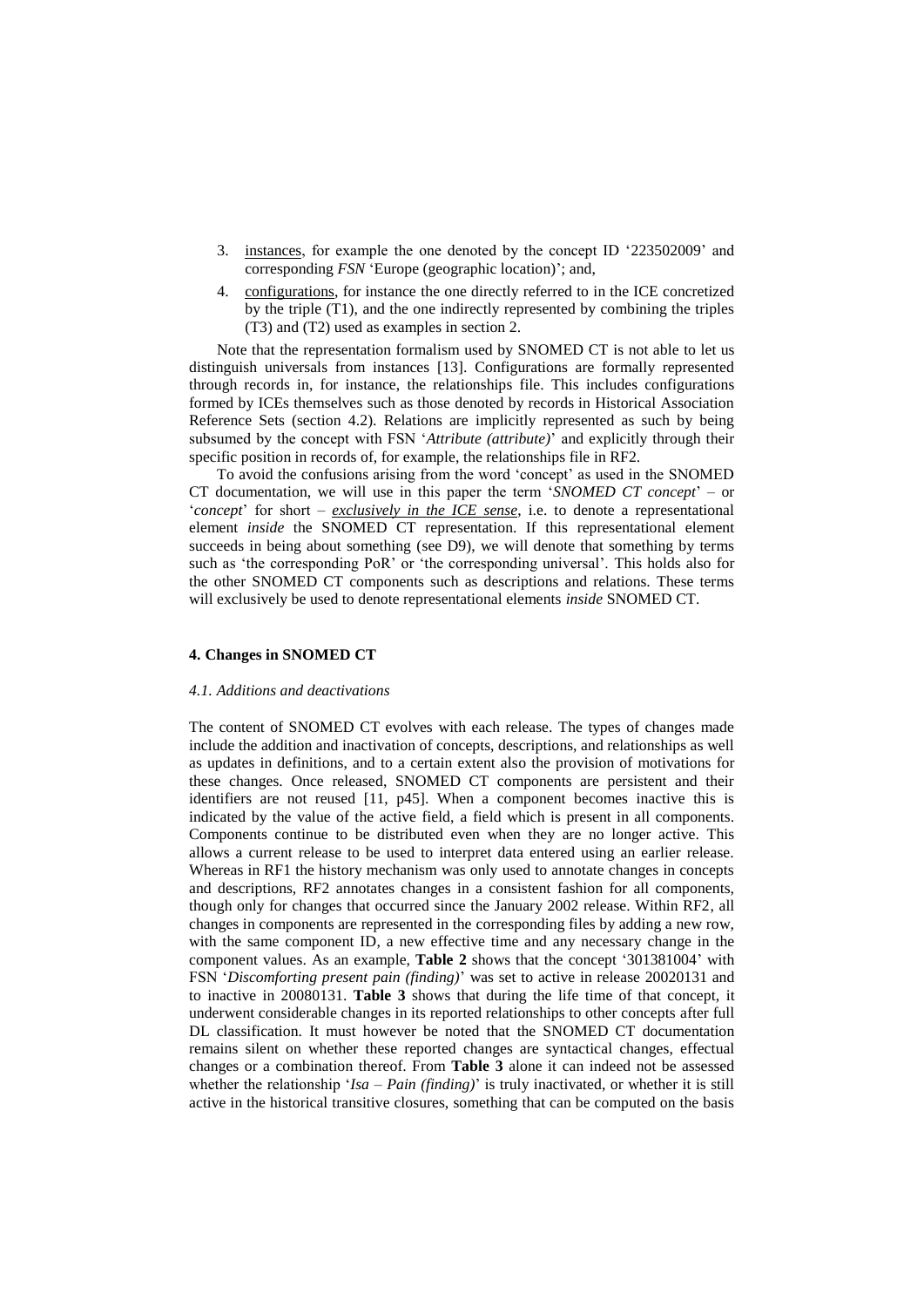of the history information available in RF2. Between 2009 and 2011 there were typically more effectual changes (74%) than ineffectual ones (26%); within the removals there was a high number of ineffectual changes (37%) whereas in the additions there were on average more effectual changes (84%) than ineffectual ones (16%) [22]. Note, however, that '*effectual change*' in [22] is to be understood as a pure change *inside* SNOMED CT from one version to another, and not as an assertion that an effectual change corresponds to a change in reality or SNOMED CT's authors' knowledge thereof.

**[Table 4](#page-7-1)** demonstrates how changes in the descriptions of concepts are similarly logged. Only one description record with the same descriptionID field is current at any point in time. The current record is the one with the most recent Effective Time before or equal to the point in time under consideration. If the active field is false  $(0)$ , then the description is inactive at that point in time. If it is true ('1'), then the description is associated with the concept identified by the conceptId field (not shown in **[Table 4](#page-7-1)**).

**[Table 4](#page-7-1)** points out another weakness in the concept-orientation adhered to by SNOMED CT, and its consequent reliance on '*meanings*' and all problems that arise therefrom [23]. The SNOMED CT documentation states that '*only limited changes may be made to the* "*term*" *field, as defined by editorial rules*' [11, p145]. This is consistent with the view that '*the meaning of a concept can be determined […] from associated descriptions that include human readable terms*' [11, p87]. This editorial rule is also used as an argument for not retiring the concept to which it is attached in cases where the FSN undergoes minor changes. Indeed, '*Minor changes in the FSN are those changes that do not alter its meaning. A change to the semantic type shown in parentheses at the end of the FSN may sometimes be considered a minor change if it occurs within a single top-level hierarchy (e.g. a change from a finding tag to a disorder tag, or a change from a procedure tag to a regime/therapy tag), but a move to a completely different top-level hierarchy is regarded as a significant change to the Concept's meaning and is prohibited*' [11, p393]. Yet, a change from '*finding'* to '*context-dependent category*' (later renamed '*situation'*) is precisely a move from one top-level category to another. Despite this change, the concept was not deactivated! This can only be explained – unless it was a mistake introduced in 2003 and detected prior to the release of the July 2009 version in which this concept became deactivated – if we assume that the SNOMED CT editors at that time clearly realized that whatever they change *inside* SNOMED CT does not have an impact on how matters are on the *outside*.

Thus what stays fixed – modulo the appearance of truly new entities such as new drugs, mutated viruses, and, perhaps new disorder types caused by newly developed techniques or chemicals – are the entities on the outside, the portions of reality denoted by some SNOMED CT component on the inside. This holds, of course, also for the massive number of changes that occur at the level of the SNOMED CT relationships: although they clearly change '*the meaning*' of the concept in many cases, they are still, from a realist perspective, intended to denote the very same PoRs.

<span id="page-6-0"></span>**Table 2.** Updates in the SNOMED CT concept file (RF2) for concept 301381004 with FSN '*Discomforting present pain (finding)*'.

| conceptID                                         | <b>Effective Time</b> | Active | ModuleID           | <b>Definitional Status</b> |  |
|---------------------------------------------------|-----------------------|--------|--------------------|----------------------------|--|
| 301381004                                         | 20020131              |        | 900000000000207008 | 900000000000074008         |  |
| 301381004                                         | 20080131              |        | 900000000000207008 | 900000000000074008         |  |
| Logand: Activa: $(1)$ = setting $(0)$ = insetting |                       |        |                    |                            |  |

egend: Active:  $(1)$  = active,  $(0)$  = inactive.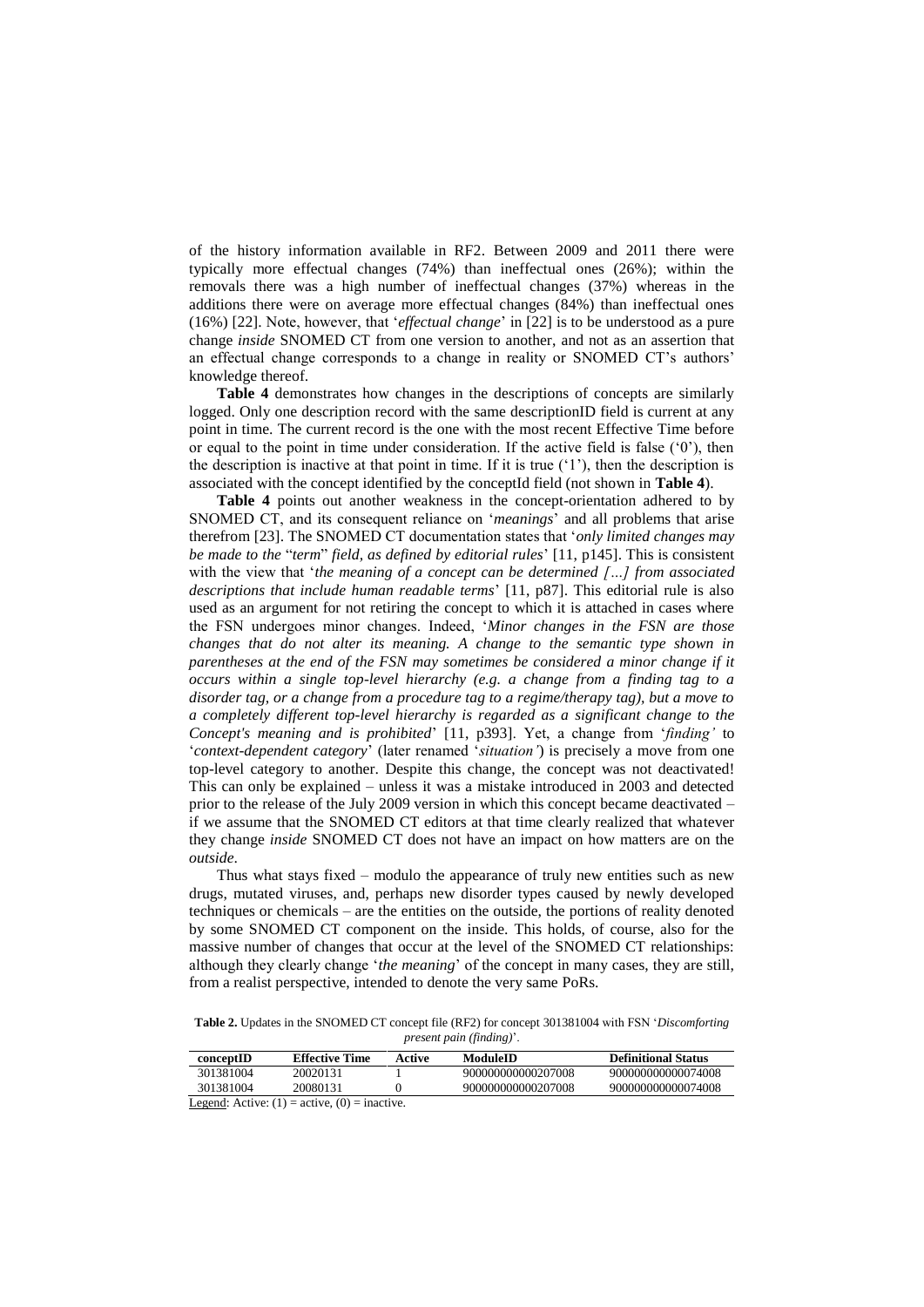<span id="page-7-0"></span>

| RelID      | <b>Effective</b> | Active   | <b>Attribute</b> | <b>Target</b>                                |
|------------|------------------|----------|------------------|----------------------------------------------|
|            | Time             |          |                  |                                              |
| 126300024  | 20020131         |          | Is a             | Pain (finding)                               |
| 126300024  | 20040131         | $\Omega$ | Is a             | Pain (finding)                               |
| 126301023  | 20020131         |          | Is a             | Finding of present pain intensity (finding)  |
| 126301023  | 20080131         | $\Omega$ | Is a             | Finding of present pain intensity (finding)  |
| 657858027  | 20020131         |          | Finding site     | Structure of nervous system (body structure) |
| 657858027  | 20060131         | $\Omega$ | Finding site     | Structure of nervous system (body structure) |
| 2260209021 | 20030731         |          | Interprets       | Nervous system function (observable entity)  |
| 2260209021 | 20050131         | 0        | Interprets       | Nervous system function (observable entity)  |
| 2458913020 | 20040131         |          | Is a             | Discomfort (finding)                         |
| 2458913020 | 20080131         | $\Omega$ | Is a             | Discomfort (finding)                         |
| 2858465020 | 20060131         |          | Finding site     | Anatomical structure (body structure)        |
| 2858465020 | 20080131         | $\Omega$ | Finding site     | Anatomical structure (body structure)        |

**Table 3.** Updates in the SNOMED CT relationships file (RF2) for the same concept 301381004

Legend: RelID = Relationship identifier; Active: 1=active, 0= inactive. Columns irrelevant for our purposes here are not shown. For readability, Attribute and Target identifiers have been replaced by their corresponding FSN – omitting '(attribute)' – in the most recent version studied (January 2016).

**Table 4**. Updates in the SNOMED CT descriptions file (RF2) for concept '274236006'

<span id="page-7-1"></span>

| descriptionID | <b>Effective</b> | Active   | <b>Description</b> | Term                                     |
|---------------|------------------|----------|--------------------|------------------------------------------|
|               | Time             |          | Type               |                                          |
| 410015012     | 20020131         |          | Synonym            | [D]<br>Asthenia                          |
| 410015012     | 20020731         | $\Omega$ | Synonym            | Asthenia<br>ΓDΊ                          |
| 666971011     | 20020131         |          | <b>FSN</b>         | Asthenia [D] (finding)                   |
| 666971011     | 20030131         | $\Omega$ | <b>FSN</b>         | Asthenia [D] (finding)                   |
| 1237162017    | 20020731         |          | Synonym            | Asthenia [D]                             |
| 1472277017    | 20030131         |          | <b>FSN</b>         | [D]Asthenia (context-dependent category) |
| 1472277017    | 20060731         | $\Omega$ | <b>FSN</b>         | [D]Asthenia (context-dependent category) |
| 1489933012    | 20030131         |          | Synonym            | [D]Asthenia                              |
| 2610401019    | 20060731         |          | <b>FSN</b>         | [D]Asthenia (situation)                  |

Legend: Active: 1=active, 0=inactive. Columns irrelevant for our purposes here are not shown. For readability, Description Type identifiers have been replaced by their corresponding term – omitting their semantic tag '(core metadata concept)'.

### *4.2. Replacements*

RF2 replaces the 'history mechanism' implemented in RF1 [5] by means of Historical Association Reference Sets (HARS) and Component Inactivation Reference Sets (CIRS). HARSs (**Table 5**) are used to indicate, for example, which deactivated concepts are in one way or another related to other active concepts, and CIRSs (**Table 6**) to indicate the reasons for inactivating a component – such as errors, duplication of another component and ambiguity of meaning [11, p506]. Records that express such association are called *reference set members*. The primary purpose of these reference sets is to specify which (if any) of these associations should be followed in a fashion similar to following '*Is a (attribute)*' relations when determining whether to retrieve a record entry previously coded with a concept that has since then been inactivated. Whereas 'same as' and 'replaced by' associations can be followed unproblematically, the solution for ambiguous concepts related by 'possibly equivalent to' associations is less clear-cut [11, p654].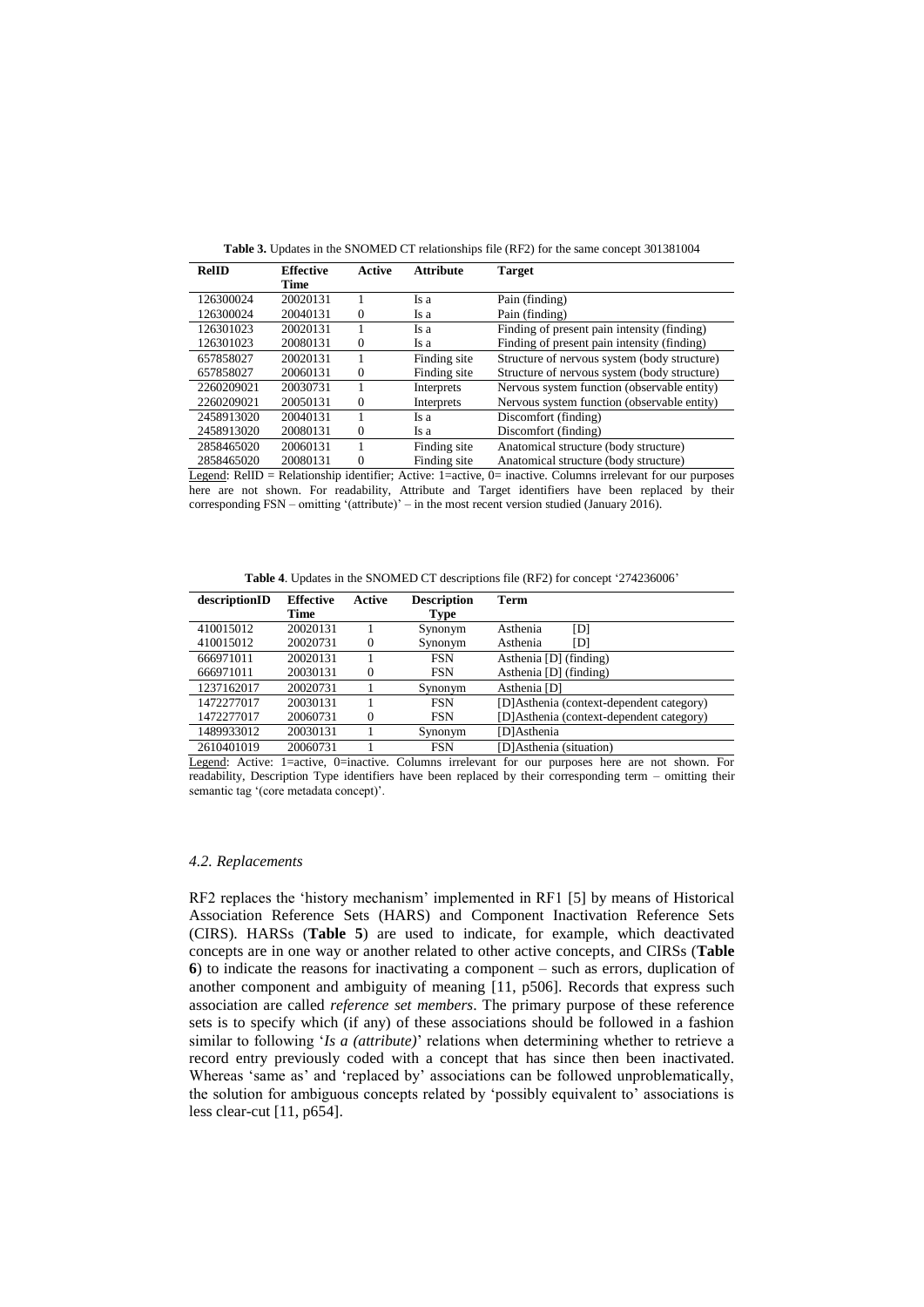**Table 5**. Historical association reference set types in SNOMED CT (modified from [11, p509])

| <b>HARS</b> name     | Use:                                                                              |
|----------------------|-----------------------------------------------------------------------------------|
| <b>POSSIBLY</b>      | From an ambiguous concept to one or more active concepts that represents one of   |
| <b>EQUIVALENT TO</b> | the possible meanings of the inactive concept.                                    |
| <b>MOVED TO</b>      | From a component to a namespace to which the component has been moved             |
| <b>REPLACED BY</b>   | From an erroneous or obsolete inactive component to a single active replacement   |
|                      | component.                                                                        |
| <b>SAME AS</b>       | From a duplicate component to the active component that this component            |
|                      | duplicates.                                                                       |
| WAS A                | From an inactive classification concept such as "not otherwise specified" to the  |
|                      | active concept that was formerly its most proximal supertype.                     |
| <b>ALTERNATIVE</b>   | From an inactive classification concept derived from ICD-9 Chapter XVI            |
|                      | 'Symptoms signs and ill-defined conditions' with the most similar active concept. |
| <b>REFERS TO</b>     | From an inactive description which is inappropriate to the concept it is directly |
|                      | linked to but instead should refer to the concept referenced.                     |

**Table 6.** Component inactivation set types for concepts (modified from [11, p506-507])

<span id="page-8-0"></span>

| <b>CIRS</b> value | <b>Concept status</b>                                                                                 |  |  |  |  |
|-------------------|-------------------------------------------------------------------------------------------------------|--|--|--|--|
| Duplicate         | inactive because it has the same meaning as another Concept                                           |  |  |  |  |
| Outdated          | inactive because it is an outdated concept that is no longer used.                                    |  |  |  |  |
| Ambiguous         | inactive because it is inherently ambiguous either because of an incomplete FSN or                    |  |  |  |  |
|                   | because it has several associated terms that are not regarded as synonymous or partial<br>synonymous. |  |  |  |  |
| Erroneous         | inactive because it contains an error                                                                 |  |  |  |  |
| Limited           | active prior to Jan 2010, inactive since then because of unstable meaning within                      |  |  |  |  |
|                   | SNOMED CT.                                                                                            |  |  |  |  |
| moved to          | inactive because moved to another namespace.                                                          |  |  |  |  |
| Pending move      | active but in the process of being moved to another namespace                                         |  |  |  |  |

Interestingly, the very same concepts can not only appear as source concept in one HARS member and as target concept in another HARS member, but also appear in members of distinct HARSs. This allows the computation of association networks of concepts by randomly selecting a concept from a HARS member and recursively collecting all reference set members in which this concept appears with the goal of processing each concept in the same way until no more concepts can be found.

# **5. Discussion: towards process profiles for changes in SNOMED CT components**

As instances of ICE, thus continuants, components have a *history* – an occurrent process – in which they participate for the entire time of their existence. This is comparable to the history of an organism, i.e. the process in which an organism participates for the entire temporal period during which it exists. For organisms, there is a process of shorter duration with can be qualified as *life*, the process in which the organism participates for the entire time it is alive and which is an occurrent-part [3] of the organism's history. In a similar sense, a component can be perceived as being alive or dead, when declared to be active or inactive respectively. Furthermore, depending on the type of component, it can be alive or dead in different ways. While a concept is active, it can be 'fully' alive or, when it is marked for a pending move, 'dying' (**[Table](#page-8-0)  [6](#page-8-0)**). Prior to 2010, it could also be alive in a 'limited' way. In [24], process profiles were identified as something that is not numerically but qualitatively 'the same' in distinct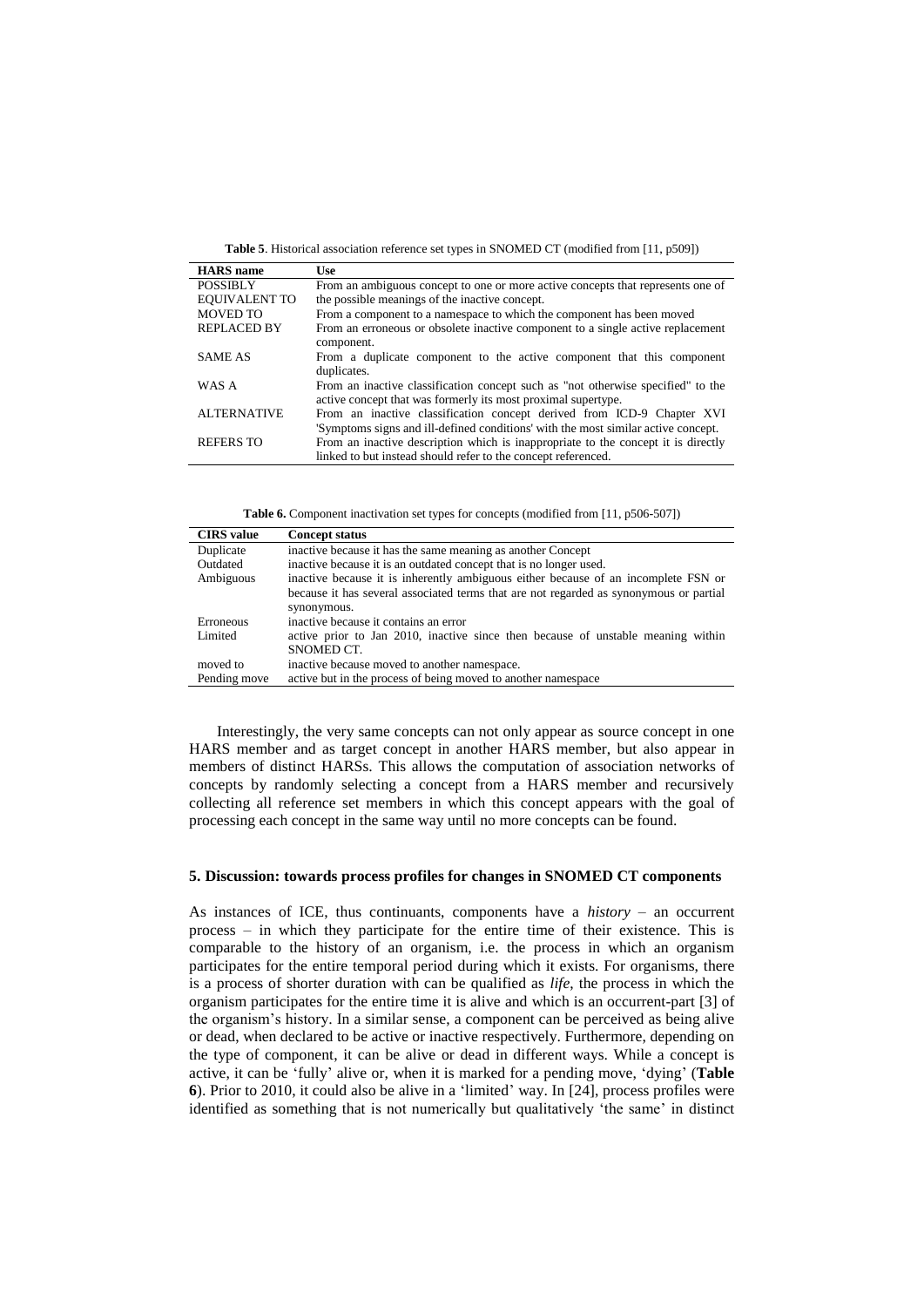processes such as the 'same' temperature change of two rocks in our aquarium when the water temperature changes. These processes each have as part an instance of a quality process profile of exactly the same (determinate) type, i.e. '*that part of a process which serves as the target of selective abstraction focused on a sequence of instances of determinate temperature qualities*' [24]. It is speculated in [24] that the theory of process profiles can be applied not merely to quantitative information artifacts but also to other sorts of symbolic representations of processes. It is this that we try to achieve with respect to changes that occur in SNOMED CT components, including memberships in HARSs and CIRSs. Although SNOMED CT's RF2 format is more coherent than its predecessor at the syntactic level, it requires more restructuring of the data to arrive at a uniform view of what changed in relation to a specific concept, and from there to infer what might have happened on the side of the corresponding PoR (in case there is one).

[Table 7](#page-10-0) uses 5 concepts (C1 ... C5) as examples of how to construct process profile representations (PPRs) in a (nearly) uniform way for the various sorts of changes the concepts – from this perspective – underwent. Each PPR consists of 29 characters, 1 for each version, each one representing the status of some quality-like feature that can be ascribed to the concept. The column 'Attr.' represents those features at a level on a par with 'temperature', 'color', etc. For the rows with neutral background, the combination of what appears in the 'Attr.' and 'Value' columns represents those features at the most determinate level that we were able to measure, comparable to '37.2 centigrade temperature'. Here 'FSN+T-367', f.i, means that the term 'General symptom NOS (finding)', the  $367<sup>th</sup>$  term (randomly numbered) out of 999,639 terms was 'measured' as the determinate value for 'FSN' (since we used a FSN-thermometer, not a Synonym-thermometer). The table shows that this quality-like feature was found to inhere in the concepts C1 through C4, whereby, as can be determined from the respective PPRs, the histories of C1, C2 and C3 all share some occurrent-part which instantiates the same most-determinate process profile universal, and they do this at the same time (starting from the 14th version). 'A' in this case stands for 'active', while '\_' means that there is at the respective time no instance of the quality-like feature inhering in the concept. C4, in contrast, exhibits a different PPR for this feature, one that is the result of a start in the 9th version. For the rows in grey background, the value in 'Value' does not correspond to a measurement at a specific point in time, but with a most-determinate PPR type itself. 'DSP-05', for instance, is one out of 34 most-determinate PPR types for the quality-like feature 'Dstatus' (definitional status). It is C1, C2, and C3 that exhibit an instance of this type.

## **6. Related work**

Computer scientists and logicians have developed a number of theoretical approaches to deal with logical changes in description logic based ontologies. For instance, in [25] a model-theoretic semantics for ontology versioning based on firstorder-logic is proposed that can be applied to ontologies expressed in RDF and OWL. [26] reports on the development of a Multi-version Ontology REasoner (MORE) based on using temporal logics to perform reasoning across multiple versions of ontologies. MORE was tested on small ontologies in two different domains. In [27], a change detection approach for OWL based on a logical change definition language and temporal logic is proposed. [28] presents a tool for tracking and visualizing differences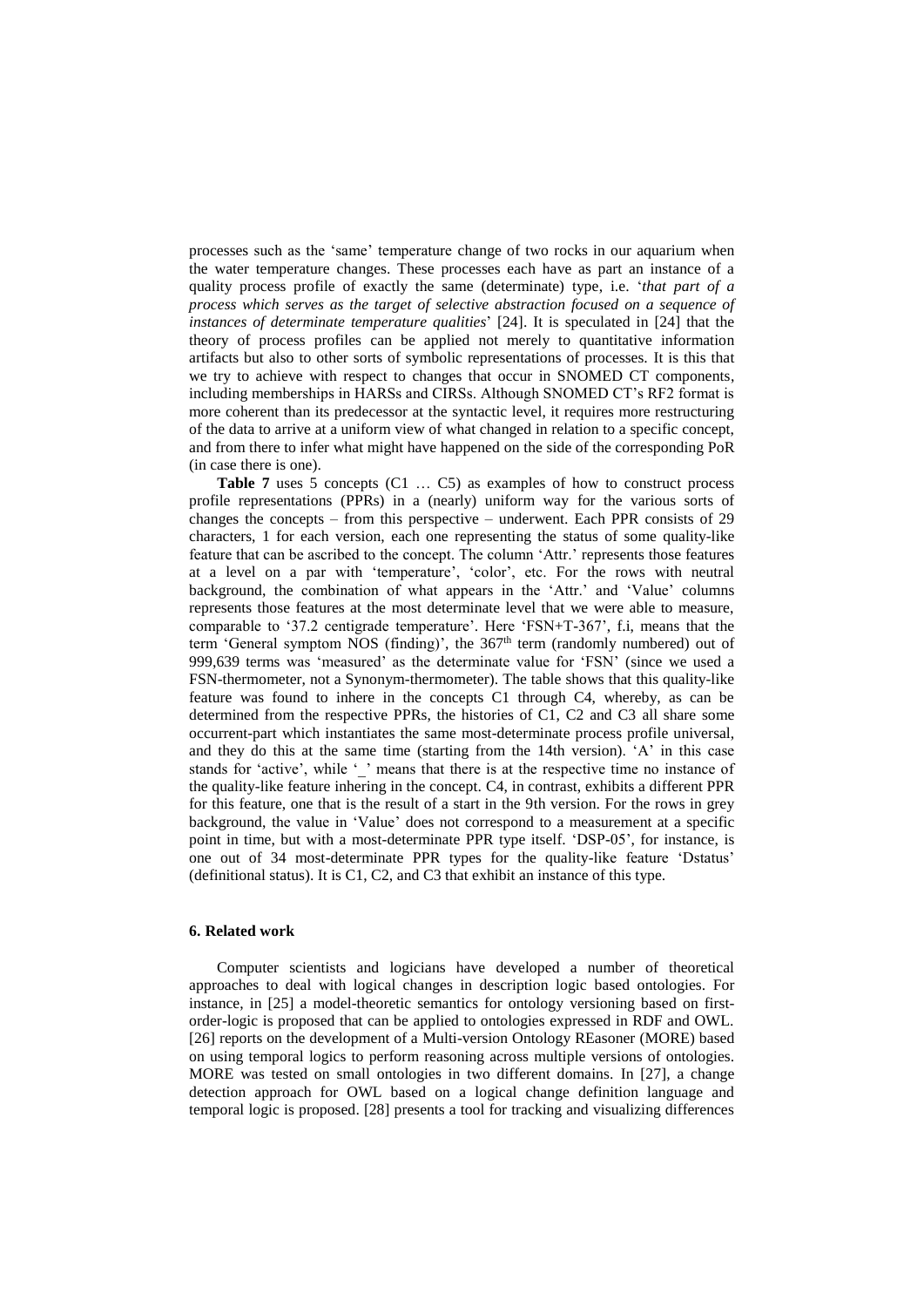between two versions of an ontology. [29] describes an interactive tool for visualizing and exploring ontology changes that offers both overview and concept-based analyses.

In [30] the rate of changes in SNOMED CT was characterized and quantified from 2002 to 2005, finding that most changes were occurring among relationships, and in particular subsumption relationships, and concluding that implementers must '*carefully examine mechanisms for handling this degree of change*'*.* By examining changes in SNOMED CT over three years as recorded in the Component History and Concept Model with a focus on the subset of concepts in the NLM CORE Problem List, four types of changes (present in over 40% of the target concepts over the studied timespan) were identified that are likely to impact health recordkeeping [31]. In [32], an approach is presented to identify idiosyncrasies such as relation reversals (a particularly dramatic type of structural change) in the evolution of SNOMED CT, finding 48 such reversals since 2009. [33] demonstrates how changes between two SNOMED CT versions affected a majority of concepts used in a legacy mapped interface terminology, including unexpected effects of structural changes in SNOMED CT, and argues for a consideration of impact on such implementations as part of terminology development. Motivated by [33], [12] presents indicators that can be computed to assess whether an upgrade from one version to the next would be worth the effort.

| S              | <b>FSN</b>    | Attr.           | <b>Value</b>   | <b>Value label</b>          | <b>Process Profile Representation (PPR)</b>   |
|----------------|---------------|-----------------|----------------|-----------------------------|-----------------------------------------------|
| C <sub>1</sub> | <b>GS NOS</b> | <b>D</b> status | $DSP-05$       |                             | ממממממממממממממממממממממ                        |
| C <sub>1</sub> | <b>GS NOS</b> | Reason          | $CIP-15$       |                             |                                               |
| C <sub>1</sub> | <b>GS NOS</b> | <b>FSN</b>      | T-367          | GS NOS (finding)            | AAAAAAAAAAAAAAA                               |
| C <sub>1</sub> | <b>GS NOS</b> | Same-as         | C <sub>4</sub> | GS NOS (finding)            | AAAAAAAAAAAAAAAAAAAAAAAAAAAA                  |
| C <sub>1</sub> | <b>GS NOS</b> | Was-a           | C <sub>5</sub> | GS (finding)                | AAAAAAAAAAAAA                                 |
| C <sub>2</sub> | <b>GS NOS</b> | <b>D</b> status | $DSP-0.5$      |                             | ממממממממממממממממממממממ                        |
| C <sub>2</sub> | <b>GS NOS</b> | Reason          | $CIP-15$       |                             | DDDDDDDDDDDDDDDDLLLLLLLLLLLLLLL               |
| C <sub>2</sub> | <b>GS NOS</b> | <b>FSN</b>      | $T-367$        | GS NOS (finding)            | AAAAAAAAAAAAAAA                               |
| C <sub>2</sub> | <b>GS NOS</b> | Same-as         | C <sub>4</sub> | GS NOS (finding)            | AAAAAAAAAAAAAAAAAAAAAAAAAAAA                  |
| C <sub>2</sub> | <b>GS NOS</b> | Was-a           | C <sub>5</sub> | GS (finding)                | AAAAAAAAAAAAA                                 |
| C <sub>3</sub> | GS NOS        | <b>D</b> status | $DSP-0.5$      |                             | 00000000000000000000000000000                 |
| C <sub>3</sub> | <b>GS NOS</b> | Reason          | $CP-15$        |                             | DDDDDDDDDDDDDDDDDLLLLLLLLLLLLLLLLLL           |
| C <sub>3</sub> | <b>GS NOS</b> | <b>FSN</b>      | $T-367$        | GS NOS (finding)            | AAAAAAAAAAAAAAA                               |
| C <sub>3</sub> | <b>GS NOS</b> | Same-as         | C <sub>4</sub> | GS NOS (finding)            | AAAAAAAAAAAAAAAAAAAAAAAAAAAA                  |
| C <sub>3</sub> | <b>GS NOS</b> | Was-a           | C <sub>5</sub> | GS (finding)                | AAAAAAAAAAAA                                  |
| C <sub>4</sub> | <b>GS NOS</b> | <b>D</b> status | $DSP-20$       |                             |                                               |
| C <sub>4</sub> | <b>GS NOS</b> | Reason          | $CP-18$        |                             | LLLLLLLLLLLLLLLLLLLLLLLLLLL                   |
| C <sub>4</sub> | GS NOS        | <b>FSN</b>      | T-367          | GS NOS (finding)            | AAAAAAAAAAAAAAAAAAAA                          |
| C <sub>4</sub> | <b>GS NOS</b> | <b>FSN</b>      | $T-258$        | GS NOS (cont-dep. category) |                                               |
| C <sub>4</sub> | <b>GS NOS</b> | Is a            | C <sub>5</sub> | GS (finding)                |                                               |
| C <sub>4</sub> | <b>GS NOS</b> | Same-as         | C <sub>1</sub> | GS NOS (finding)            | AAAAAAAAAAAA                                  |
| C <sub>4</sub> | <b>GS NOS</b> | Same-as         | C <sub>2</sub> | GS NOS (finding)            | AAAAAAAAAAAA                                  |
| C <sub>4</sub> | <b>GS NOS</b> | Same-as         | C <sub>3</sub> | GS NOS (finding)            | AAAAAAAAAAAA                                  |
| C <sub>4</sub> | <b>GS NOS</b> | Was-a           | C <sub>5</sub> | GS (finding)                | AAAAAAAAAAAAA                                 |
| C <sub>5</sub> | <b>GS</b>     | <b>D</b> status | $DSP-03$       |                             | ${\tt PPPPPPPPPPPPPPPPPPPPPPPPPPPPPPPPPPPPP}$ |
| C <sub>5</sub> | <b>GS</b>     | <b>FSN</b>      | T-368          | GS (finding)                | AAAAAAAAAAAAAAAAAAAA                          |
| C5             | <b>GS</b>     | <b>FSN</b>      | $T-277$        | GSs (cont-dep. category)    |                                               |

<span id="page-10-0"></span>**Table 7**. Uniform representation of changes in SNOMED CT components using process quality profiles.

Legend: 'S' source concept. Concept identifiers were abbreviated for space reasons: C1=139169008, C2=139174000, C3=161914002, C4=161919007, C5=267022002. FSNs of concepts are abbreviated to 'GS' for 'General symptom'. Dstatus=concept definition status. DSP=description status profile, CIP=concept inactivation profile. T=term. Individual characters in PPR are abbreviations of SNOMED CT properties: 'A'=active, 'L'=limited value, 'P'=primitive, 'D'=defined, '\_'=no value present.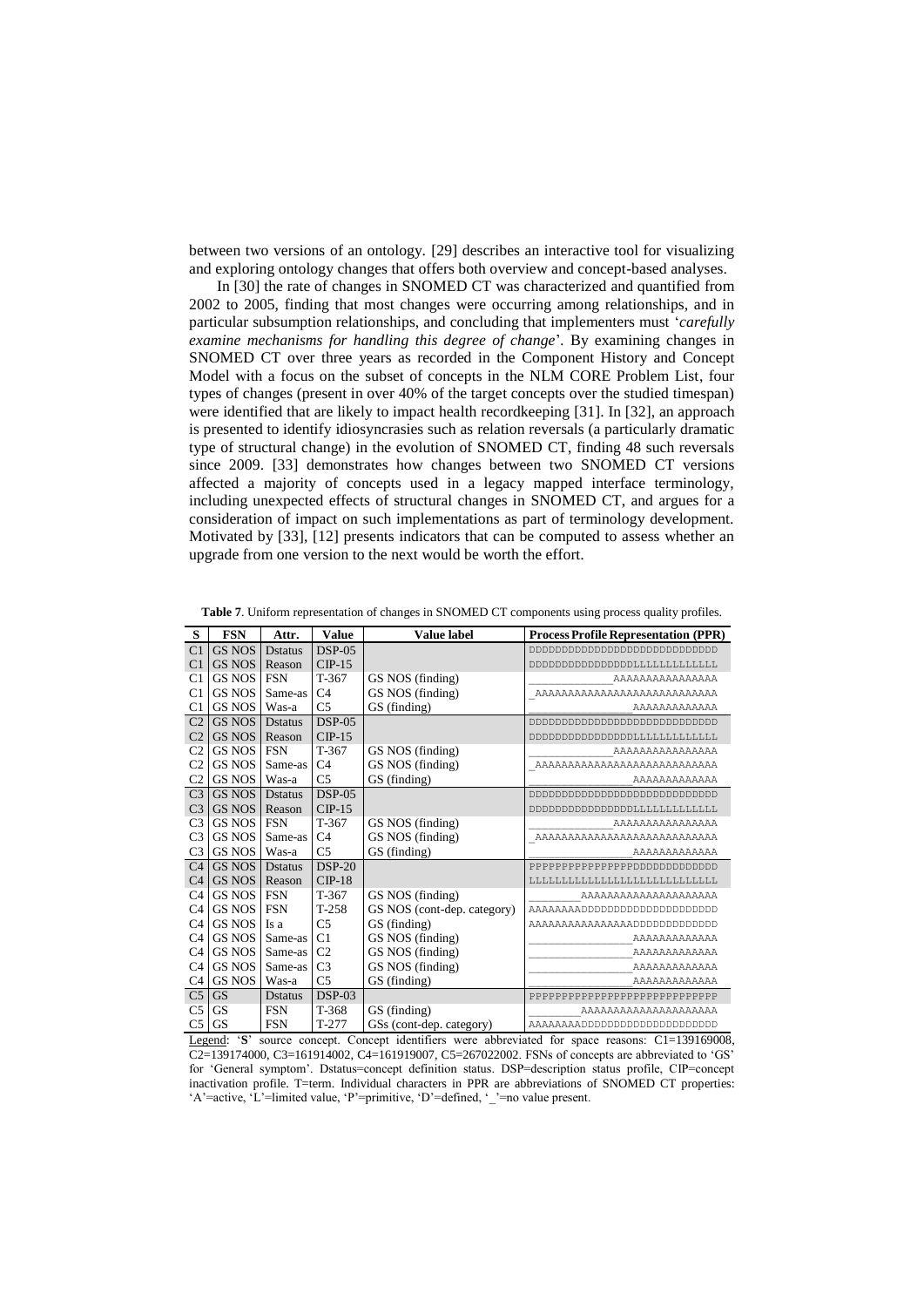#### **7. Conclusion**

Many efforts have been made to measure the amount and type of changes occurring between SNOMED CT versions. To our best knowledge, a method based on the representation of process profiles has thus far not been attempted. The results we obtained in our exploration are promising although more work on our side towards further harmonization is required. In any case, when in 2011 we asked ourselves the question whether with RF2 SNOMED CT's future is bright [14], we were not able to answer it. Now we believe we can: when complemented with an approach as proposed here, it is! We strongly recommend any ontology to be distributed using such an improved RF2 format – or semantic equivalent along the lines described here – since without such mechanisms data annotated in terms of previous versions lose value dramatically.

#### **Acknowledgments**

This work was supported in part by Clinical and Translational Science Award NIH 1 UL1 TR001412-01 from the National Institutes of Health, by grant R21LM009824 from the National Library of Medicine (NLM), and by grant 1R01DE021917-01A1 from the National Institute of Dental and Craniofacial Research (NIDCR). The content of this paper is solely the responsibility of the authors and does not necessarily represent the official views of the NIDCR, the NLM or the National Institutes of Health.

# **References**

- [1] F. Fonseca, "The Double Role of Ontologies in Information Science Research," *Journal of the American Society for Information Science and Technology,* vol. 58, no. 6, pp. 786-793, 2007.
- [2] B. Smith, and W. Ceusters, "Ontological realism: A methodology for coordinated evolution of scientific ontologies," *Applied Ontology,* vol. 5, no. 3-4, pp. 139-188, 2010.
- [3] R. Arp, B. Smith, and A. D. Spear, "Building ontologies with basic formal ontology," The MIT Press,, 2015, p. 1 online resource.
- [4] W. Ceusters, and B. Smith, "A Realism-Based Approach to the Evolution of Biomedical Ontologies," *Biomedical and Health Informatics: Proceedings of the 2006 AMIA Annual Symposium*, pp. 121-125, Washington DC: American Medical Informatics Association, 2006.
- [5] W. Ceusters, "Applying Evolutionary Terminology Auditing to SNOMED CT," *AMIA Annu Symp Proc,* vol. 2010, pp. 96-100, 2010.
- [6] W. Ceusters, K. A. Spackman, and B. Smith, "Would SNOMED CT benefit from Realism-Based Ontology Evolution?." In Teich JM, Suermondt J, Hripcsak C. (eds.), American Medical Informatics Association 2007 Annual Symposium Proceedings, Biomedical and Health Informatics: From Foundations to Applications to Policy, Chicago IL, 2007;:105-109..
- [7] Donnelly K, "SNOMED CT: The Advanced Terminology and Coding System for eHealth," *Studies in Health Technology and Informatics - Medical and Care Compunetics 3. Vol 121*, Bos L, Roa L, Yogesan K *et al.*, eds., pp. 279 - 290, Amsterdam: IOS Press, 2006.
- [8] W. Ceusters, "Applying Evolutionary Terminology Auditing to the Gene Ontology," *Journal of Biomedical Informatics; Special Issue of the Journal of Biomedical Informatics on Auditing of Terminologies,* vol. 42, no. 3, pp. 518-529, 2009.
- [9] S. Seppälä, B. Smith, and W. Ceusters, "Applying the Realism-Based Ontology-Versioning Method for Tracking Changes in the Basic Formal Ontology.," *Formal Ontology in Information Systems*, Frontiers in Artificial Intelligence and Applications P. Garbacz and O. Kutz, eds., pp. 227-240, 2014.
- [10] B. Smith, and W. Ceusters, "Aboutness: Towards Foundations for the Information Artifact Ontology," in International Conference on Biomedical Ontology, Lisbon, Portugal, 2015, pp. 47-51.